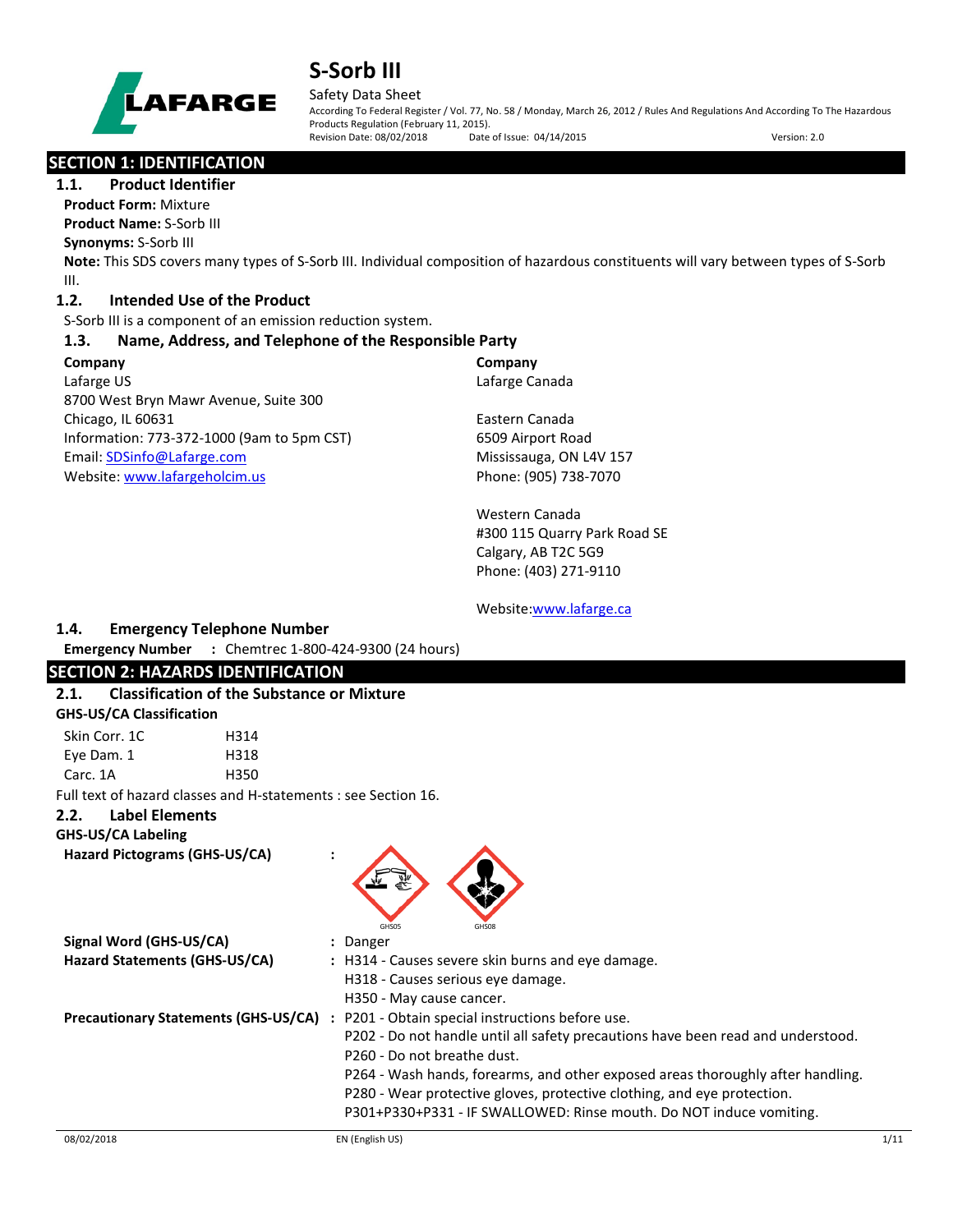Safety Data Sheet

According To Federal Register / Vol. 77, No. 58 / Monday, March 26, 2012 / Rules And Regulations And According To The Hazardous Products Regulation (February 11, 2015).

P303+P361+P353 - IF ON SKIN (or hair): Take off immediately all contaminated clothing. Rinse skin with water.

P304+P340 - IF INHALED: Remove person to fresh air and keep comfortable for breathing.

P305+P351+P338 - IF IN EYES: Rinse cautiously with water for several minutes. Remove contact lenses, if present and easy to do. Continue rinsing.

P308+P313 - If exposed or concerned: Get medical advice/attention.

P310 - Immediately call a POISON CENTER or doctor.

P321 - Specific treatment (see Section 4 on this SDS).

P363 - Wash contaminated clothing before reuse.

P405 - Store locked up.

P501 - Dispose of contents/container in accordance with local, regional, national,

provincial, territorial and international regulations.

#### **2.3. Other Hazards**

Exposure may aggravate pre-existing eye, skin, or respiratory conditions. Individuals with lung disease (e.g. bronchitis, emphysema, COPD, pulmonary disease) or sensitivity to hexavalent chromium can be aggravated by exposure.

#### **2.4. Unknown Acute Toxicity (GHS-US/CA)**

No data available

#### **SECTION 3: COMPOSITION/INFORMATION ON INGREDIENTS**

#### **3.2. Mixture**

| <b>Name</b>             | <b>Product Identifier</b> | $%$ $*$  | <b>GHS Ingredient Classification</b> |
|-------------------------|---------------------------|----------|--------------------------------------|
| Gypsum $(Ca(SO4).2H2O)$ | (CAS-No.) 13397-24-5      | $2 - 10$ | Not classified                       |
| Limestone               | (CAS-No.) 1317-65-3       | < 5      | Not classified                       |
| Calcium oxide           | (CAS-No.) 1305-78-8       | < 5      | Skin Irrit. 2, H315                  |
|                         |                           |          | Eye Dam. 1, H318                     |
|                         |                           |          | <b>STOT SE 3, H335</b>               |
|                         |                           |          | Aquatic Acute 3, H402                |
| Magnesium oxide (MgO)   | (CAS-No.) 1309-48-4       | < 4      | Not classified                       |
| Quartz                  | (CAS-No.) 14808-60-7      | < 0.2    | Carc. 1A, H350                       |
|                         |                           |          | <b>STOT SE 3, H335</b>               |
|                         |                           |          | <b>STOT RE 1, H372</b>               |

Full text of H-phrases: see Section 16.

\*Percentages are listed in weight by weight percentage (w/w%) for liquid and solid ingredients. Gas ingredients are listed in volume by volume percentage (v/v%).

### **SECTION 4: FIRST AID MEASURES**

#### **4.1. Description of First-aid Measures**

**General:** Never give anything by mouth to an unconscious person. If you feel unwell, seek medical advice (show the label where possible).

**Inhalation:** Remove to fresh air and keep at rest in a position comfortable for breathing. Immediately call a POISON CENTER or doctor/physician.

**Skin Contact:** Remove contaminated clothing. Immediately flush skin with plenty of water for at least 60 minutes. Wash contaminated clothing before reuse. Immediately call a POISON CENTER or doctor.

**Eye Contact:** Rinse cautiously with water for at least 60 minutes. Remove contact lenses, if present and easy to do. Continue rinsing. Get immediate medical advice/attention.

**Ingestion:** Rinse mouth. Do NOT induce vomiting. Obtain emergency medical attention.

#### **4.2. Most Important Symptoms and Effects Both Acute and Delayed**

**General:** Causes severe skin burns and eye damage. May cause cancer.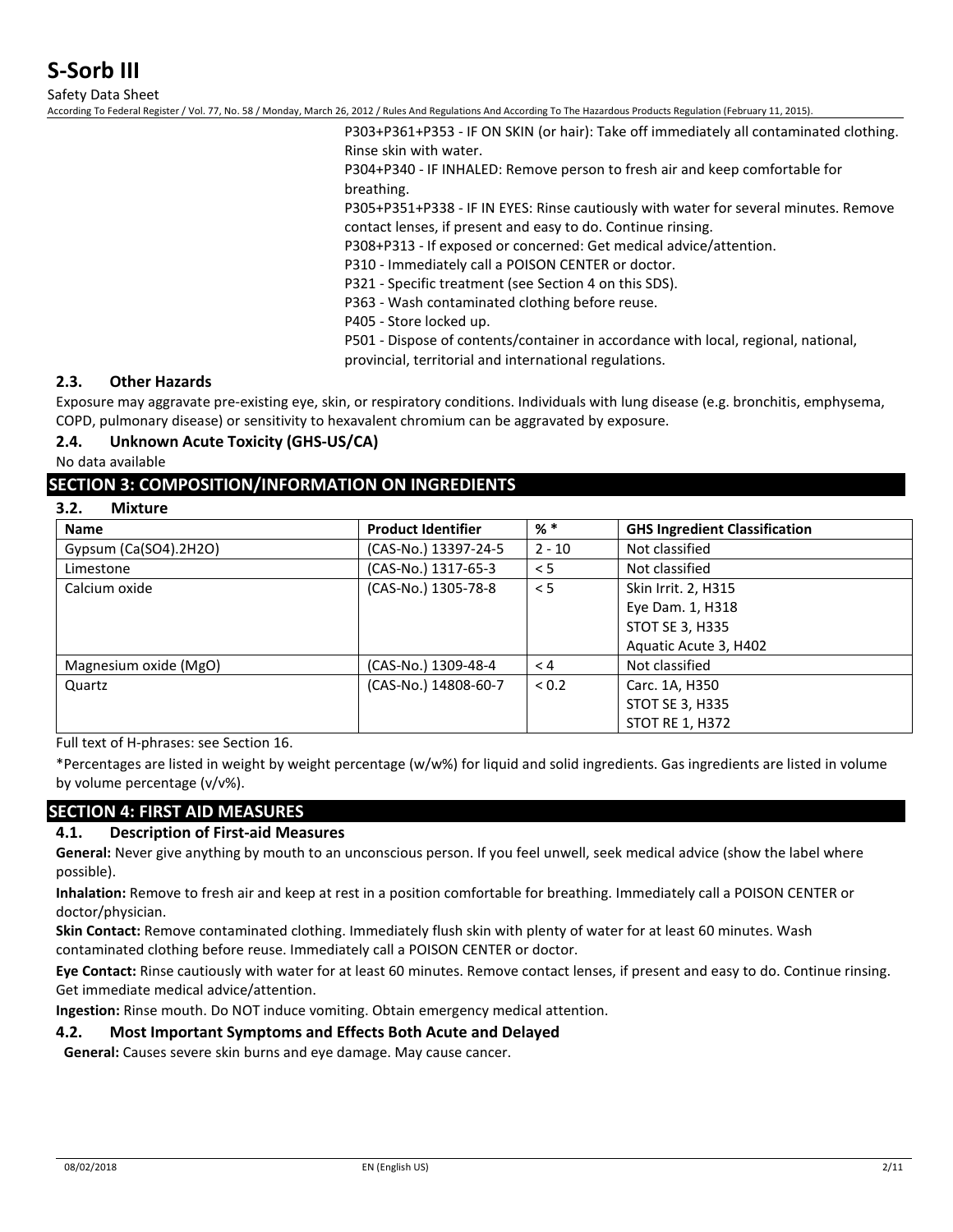#### Safety Data Sheet

According To Federal Register / Vol. 77, No. 58 / Monday, March 26, 2012 / Rules And Regulations And According To The Hazardous Products Regulation (February 11, 2015).

**Inhalation:** May be corrosive to the respiratory tract. The three types of silicosis include: 1) Simple chronic silicosis – which results from long-term exposure (more than 20 years) to low amounts of respirable crystalline silica. Nodules of chronic inflammation and scarring provoked by the respirable crystalline silica form in the lungs and chest lymph nodes. This disease may feature breathlessness and may resemble chronic obstructive pulmonary disease (COPD); 2) Accelerated silicosis – occurs after exposure to larger amounts of respirable crystalline silica over a shorter period of time (5-15 years); 3) Acute silicosis – results from short-term exposure to very large amounts of respirable crystalline silica. The lungs become very inflamed and may fill with fluid, causing severe shortness of breath and low blood oxygen levels. Inflammation, scarring, and symptoms progress faster in accelerated silicosis than in simple silicosis. Progressive massive fibrosis may occur in simple or accelerated silicosis, but is more common in the accelerated form. Progressive massive fibrosis results from severe scarring and leads to the destruction of normal lung structures.

**Skin Contact:** Causes severe irritation which will progress to chemical burns. Skin exposure may be hazardous, even if there is no pain or discomfort. This product is capable of causing dermatitis by irritation and allergy. Skin affected by dermatitis may include symptoms such as, redness, itching, rash, scaling, and cracking. Irritant dermatitis is caused by the physical properties, including alkalinity and abrasion. Allergic contact dermatitis is caused by sensitization to hexavalent chromium (chromate) present. The reaction can range from a mild rash to severe skin ulcers. Persons already sensitized may react to the first contact. Others may develop allergic dermatitis after years of repeated contact.

**Eye Contact:** Causes permanent damage to the cornea, iris, or conjunctiva.

**Ingestion:** May cause burns or irritation of the linings of the mouth, throat, and gastrointestinal tract. **Chronic Symptoms:** May cause cancer.

#### **4.3. Indication of Any Immediate Medical Attention and Special Treatment Needed**

If exposed or concerned, get medical advice and attention. If medical advice is needed, have product container or label at hand.

### **SECTION 5: FIRE-FIGHTING MEASURES**

#### **5.1. Extinguishing Media**

**Suitable Extinguishing Media:** Water spray, dry chemical, foam, carbon dioxide.

**Unsuitable Extinguishing Media:** Do not use a heavy water stream. Use of heavy stream of water may spread fire.

#### **5.2. Special Hazards Arising From the Substance or Mixture**

**Fire Hazard:** Not considered flammable but may burn at high temperatures.

**Explosion Hazard:** Product is not explosive.

**Reactivity:** May react exothermically with water releasing heat. Adding an acid to a base or base to an acid may cause a violent reaction.

#### **5.3. Advice for Firefighters**

**Precautionary Measures Fire:** Exercise caution when fighting any chemical fire.

**Firefighting Instructions:** Use water spray or fog for cooling exposed containers.

**Protection During Firefighting:** Do not enter fire area without proper protective equipment, including respiratory protection. **Hazardous Combustion Products**: Silicon oxides. Limestone decomposes at 825 °C (1517 °F) producing calcium and magnesium oxide.

#### **Reference to Other Sections**

Refer to Section 9 for flammability properties.

#### **SECTION 6: ACCIDENTAL RELEASE MEASURES**

#### **6.1. Personal Precautions, Protective Equipment and Emergency Procedures**

**General Measures:** Do not breathe dust. Do not get in eyes, on skin, or on clothing. Do not handle until all safety precautions have been read and understood.

#### **6.1.1. For Non-Emergency Personnel**

**Protective Equipment:** Use appropriate personal protective equipment (PPE).

**Emergency Procedures:** Evacuate unnecessary personnel.

#### **6.1.2. For Emergency Personnel**

**Protective Equipment:** Equip cleanup crew with proper protection.

**Emergency Procedures:** Upon arrival at the scene, a first responder is expected to recognize the presence of dangerous goods, protect oneself and the public, secure the area, and call for the assistance of trained personnel as soon as conditions permit. Ventilate area.

#### **6.2. Environmental Precautions**

Prevent entry to sewers and public waters.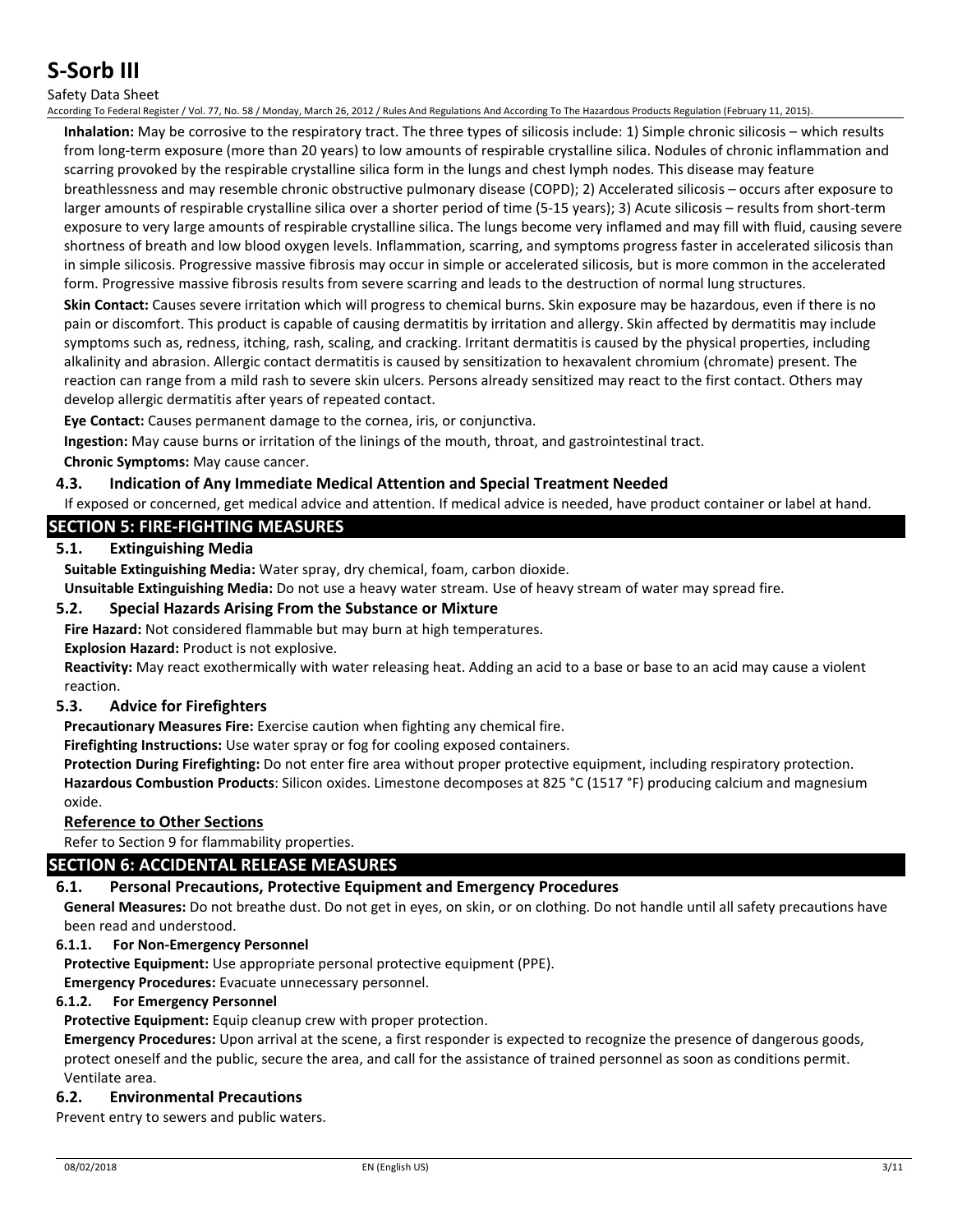Safety Data Sheet

According To Federal Register / Vol. 77, No. 58 / Monday, March 26, 2012 / Rules And Regulations And According To The Hazardous Products Regulation (February 11, 2015).

#### **6.3. Methods and Materials for Containment and Cleaning Up**

**For Containment:** Contain solid spills with appropriate barriers and prevent migration and entry into sewers or streams. As an immediate precautionary measure, isolate spill or leak area in all directions.

**Methods for Cleaning Up:** Clean up spills immediately and dispose of waste safely. Recover the product by vacuuming, shoveling or sweeping. Transfer spilled material to a suitable container for disposal. Contact competent authorities after a spill. Cautiously neutralize spilled solid.

#### **6.4. Reference to Other Sections**

See Section 8 for exposure controls and personal protection and Section 13 for disposal considerations.

### **SECTION 7: HANDLING AND STORAGE**

### **7.1. Precautions for Safe Handling**

**Additional Hazards When Processed:** May release corrosive vapors. Cutting, crushing or grinding wet or dry lime or other crystalline silica-bearing materials will release respirable crystalline silica. Use all appropriate measures of dust control or suppression, and Personal Protective Equipment (PPE) described in Section 8 below.

**Precautions for Safe Handling:** Wash hands and other exposed areas with mild soap and water before eating, drinking or smoking and when leaving work. Do not get in eyes, on skin, or on clothing. Handle empty containers with care because they may still present a hazard.

**Hygiene Measures:** Handle in accordance with good industrial hygiene and safety procedures.

#### **7.2. Conditions for Safe Storage, Including Any Incompatibilities**

**Technical Measures:** Comply with applicable regulations.

**Storage Conditions:** Keep container closed when not in use. Store in a dry, cool place. Keep/Store away from incompatible materials. Store in original container or corrosive resistant and/or lined container.

**Incompatible Materials:** Acids, ammonium salts and aluminum metal. Cement dissolves in hydrofluoric acid, producing corrosive silicon tetrafluoride gas. Cement reacts with water to form silicates and calcium hydroxide. Silicates react with powerful oxidizers such as fluorine, boron trifluoride, chlorine trifluoride, manganese trifluoride, and oxygen difluoride.

#### **Storage Temperature:** Unlimited.

### **7.3. Specific End Use(s)**

S-Sorb III is a component of an emission reduction system.

### **SECTION 8: EXPOSURE CONTROLS/PERSONAL PROTECTION**

#### **8.1. Control Parameters**

For substances listed in Section 3 that are not listed here, there are no established Exposure limits from the manufacturer, supplier, importer, or the appropriate advisory agency including: ACGIH (TLV), AIHA (WEEL), NIOSH (REL), OSHA (PEL), Canadian provincial governments, or the Mexican government.

| Quartz (14808-60-7)                |                                      |                                                                     |
|------------------------------------|--------------------------------------|---------------------------------------------------------------------|
| <b>Mexico</b>                      | OEL TWA (mg/m <sup>3</sup> )         | $0.1 \text{ mg/m}^3$ (respirable fraction)                          |
| <b>USA ACGIH</b>                   | ACGIH TWA $(mg/m3)$                  | 0.025 mg/m <sup>3</sup> (respirable particulate matter)             |
| <b>USA ACGIH</b>                   | <b>ACGIH chemical category</b>       | A2 - Suspected Human Carcinogen                                     |
| <b>USA OSHA</b>                    | OSHA PEL (TWA) (mg/m <sup>3</sup> )  | 50 $\mu$ g/m <sup>3</sup>                                           |
| <b>USA NIOSH</b>                   | NIOSH REL (TWA) (mg/m <sup>3</sup> ) | 0.05 mg/m <sup>3</sup> (respirable dust)                            |
| <b>USA IDLH</b>                    | US IDLH (mg/m <sup>3</sup> )         | 50 mg/m <sup>3</sup> (respirable dust)                              |
| <b>Alberta</b>                     | OEL TWA (mg/m <sup>3</sup> )         | 0.025 mg/m <sup>3</sup> (respirable particulate)                    |
| <b>British Columbia</b>            | OEL TWA (mg/m <sup>3</sup> )         | $0.025$ mg/m <sup>3</sup> (respirable)                              |
| <b>Manitoba</b>                    | OEL TWA (mg/m <sup>3</sup> )         | 0.025 mg/m <sup>3</sup> (respirable particulate matter)             |
| <b>New Brunswick</b>               | OEL TWA (mg/m <sup>3</sup> )         | $0.1 \text{ mg/m}^3$ (respirable fraction)                          |
| <b>Newfoundland &amp; Labrador</b> | OEL TWA (mg/m <sup>3</sup> )         | 0.025 mg/m <sup>3</sup> (respirable particulate matter)             |
| Nova Scotia                        | OEL TWA (mg/m <sup>3</sup> )         | 0.025 mg/m <sup>3</sup> (respirable particulate matter)             |
| <b>Nunavut</b>                     | OEL TWA (mg/m <sup>3</sup> )         | 0.05 mg/m <sup>3</sup> (respirable fraction)                        |
| <b>Northwest Territories</b>       | OEL TWA (mg/m <sup>3</sup> )         | 0.05 mg/m <sup>3</sup> (respirable fraction)                        |
| <b>Ontario</b>                     | OEL TWA (mg/m <sup>3</sup> )         | 0.1 mg/m <sup>3</sup> (designated substances regulation-respirable) |
| <b>Prince Edward Island</b>        | OEL TWA (mg/m <sup>3</sup> )         | 0.025 mg/m <sup>3</sup> (respirable particulate matter)             |
| Québec                             | VEMP ( $mg/m3$ )                     | 0.1 mg/m <sup>3</sup> (respirable dust)                             |
| Saskatchewan                       | OEL TWA (mg/m <sup>3</sup> )         | 0.05 mg/m <sup>3</sup> (respirable fraction)                        |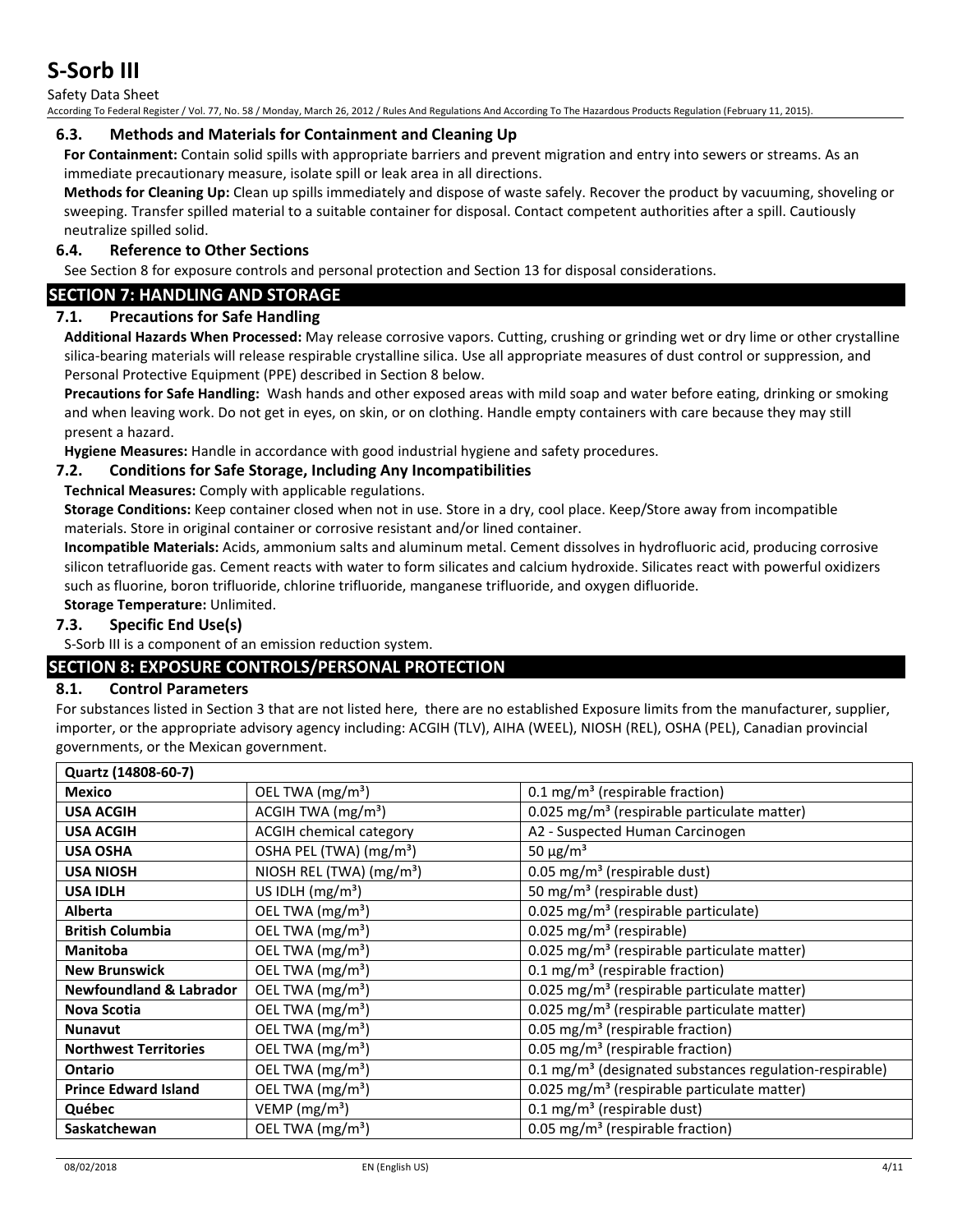Safety Data Sheet

According To Federal Register / Vol. 77, No. 58 / Monday, March 26, 2012 / Rules And Regulations And According To The Hazardous Products Regulation (February 11, 2015).

| Yukon                                          | OEL TWA (mg/m <sup>3</sup> )                                 | 300 particle/mL                                                                                            |
|------------------------------------------------|--------------------------------------------------------------|------------------------------------------------------------------------------------------------------------|
| Limestone (1317-65-3)                          |                                                              |                                                                                                            |
| <b>Mexico</b>                                  | OEL TWA (mg/m <sup>3</sup> )                                 | $10 \text{ mg/m}^3$                                                                                        |
| Mexico                                         | OEL STEL (mg/m <sup>3</sup> )                                | $20$ mg/m <sup>3</sup>                                                                                     |
| <b>USA OSHA</b>                                | OSHA PEL (TWA) (mg/m <sup>3</sup> )                          | $15 \,\mathrm{mg/m^3}$ (total dust)                                                                        |
|                                                |                                                              | 5 mg/m <sup>3</sup> (respirable fraction)                                                                  |
| <b>USA NIOSH</b>                               | NIOSH REL (TWA) (mg/m <sup>3</sup> )                         | 10 mg/m <sup>3</sup> (total dust)                                                                          |
|                                                |                                                              | 5 mg/m <sup>3</sup> (respirable dust)                                                                      |
| <b>Alberta</b>                                 | OEL TWA (mg/m <sup>3</sup> )                                 | $10 \text{ mg/m}^3$                                                                                        |
| <b>British Columbia</b>                        | OEL STEL (mg/m <sup>3</sup> )                                | 20 mg/m <sup>3</sup> (total dust)                                                                          |
| <b>British Columbia</b>                        | OEL TWA (mg/m <sup>3</sup> )                                 | 10 mg/m <sup>3</sup> (total dust)                                                                          |
|                                                |                                                              | 3 mg/m <sup>3</sup> (respirable fraction)                                                                  |
| <b>New Brunswick</b>                           | OEL TWA (mg/m <sup>3</sup> )                                 | 10 mg/m <sup>3</sup> (particulate matter containing no Asbestos and                                        |
|                                                |                                                              | <1% Crystalline silica)                                                                                    |
| <b>Nunavut</b>                                 | OEL STEL (mg/m <sup>3</sup> )                                | 20 mg/m $3$                                                                                                |
| <b>Nunavut</b>                                 | OEL TWA (mg/m <sup>3</sup> )                                 | 10 mg/m $3$                                                                                                |
| <b>Northwest Territories</b>                   | OEL STEL (mg/m <sup>3</sup> )                                | $20 \text{ mg/m}^3$                                                                                        |
| <b>Northwest Territories</b>                   | OEL TWA (mg/m <sup>3</sup> )                                 | 10 mg/m $3$                                                                                                |
| Québec                                         | VEMP ( $mg/m3$ )                                             | 10 mg/m <sup>3</sup> (Limestone, containing no Asbestos and <1%                                            |
|                                                |                                                              | Crystalline silica-total dust)                                                                             |
| Saskatchewan                                   | OEL STEL (mg/m <sup>3</sup> )                                | $20 \text{ mg/m}^3$                                                                                        |
| Saskatchewan                                   | OEL TWA (mg/m <sup>3</sup> )                                 | $10 \text{ mg/m}^3$                                                                                        |
| Yukon                                          | OEL STEL (mg/m <sup>3</sup> )                                | $20 \text{ mg/m}^3$                                                                                        |
| Yukon                                          | OEL TWA (mg/m <sup>3</sup> )                                 | 30 mppcf                                                                                                   |
|                                                |                                                              | $10 \text{ mg/m}^3$                                                                                        |
| Gypsum (Ca(SO4).2H2O) (13397-24-5)             |                                                              |                                                                                                            |
| <b>Mexico</b>                                  | OEL TWA (mg/m <sup>3</sup> )                                 | 10 mg/m <sup>3</sup> (inhalable fraction)                                                                  |
| <b>USA ACGIH</b>                               | ACGIH TWA (mg/m <sup>3</sup> )                               | 10 mg/m <sup>3</sup> (inhalable particulate matter)                                                        |
| <b>USA OSHA</b>                                | OSHA PEL (TWA) (mg/m <sup>3</sup> )                          | 15 mg/m <sup>3</sup> (total dust)                                                                          |
|                                                |                                                              | 5 mg/m <sup>3</sup> (respirable fraction)                                                                  |
| <b>USA NIOSH</b>                               | NIOSH REL (TWA) (mg/m <sup>3</sup> )                         | 10 mg/m <sup>3</sup> (total dust)                                                                          |
|                                                |                                                              | 5 mg/m <sup>3</sup> (respirable dust)                                                                      |
| Alberta                                        | OEL TWA (mg/m <sup>3</sup> )                                 | $10 \text{ mg/m}^3$                                                                                        |
| <b>British Columbia</b>                        | OEL STEL (mg/m <sup>3</sup> )                                | $\overline{20}$ mg/m <sup>3</sup> (total dust)                                                             |
| <b>British Columbia</b>                        | OEL TWA (mg/m <sup>3</sup> )                                 | 10 mg/m <sup>3</sup> (total dust)                                                                          |
|                                                |                                                              | 3 mg/m <sup>3</sup> (respirable fraction)                                                                  |
| Manitoba<br><b>Newfoundland &amp; Labrador</b> | OEL TWA (mg/m <sup>3</sup> )                                 | 10 mg/m <sup>3</sup> (inhalable particulate matter)                                                        |
| <b>Nova Scotia</b>                             | OEL TWA (mg/m <sup>3</sup> )<br>OEL TWA (mg/m <sup>3</sup> ) | 10 mg/m <sup>3</sup> (inhalable particulate matter)<br>10 mg/m <sup>3</sup> (inhalable particulate matter) |
| Ontario                                        | OEL TWA (mg/m <sup>3</sup> )                                 | 10 mg/m <sup>3</sup> (inhalable)                                                                           |
| <b>Prince Edward Island</b>                    | OEL TWA (mg/m <sup>3</sup> )                                 | 10 mg/m <sup>3</sup> (inhalable particulate matter)                                                        |
| Québec                                         | VEMP ( $mg/m3$ )                                             | 10 mg/m <sup>3</sup> (containing no Asbestos and <1% Crystalline                                           |
|                                                |                                                              | silica-total dust)                                                                                         |
|                                                |                                                              | 5 mg/m <sup>3</sup> (containing no Asbestos and <1% Crystalline                                            |
|                                                |                                                              | silica-respirable dust)                                                                                    |
| Saskatchewan                                   | OEL STEL (mg/m <sup>3</sup> )                                | $20 \text{ mg/m}^3$                                                                                        |
| Saskatchewan                                   | OEL TWA (mg/m <sup>3</sup> )                                 | 10 mg/m $3$                                                                                                |
| Yukon                                          | OEL STEL (mg/m <sup>3</sup> )                                | 20 mg/m $3$                                                                                                |
| Yukon                                          | OEL TWA (mg/m <sup>3</sup> )                                 | 30 mppcf                                                                                                   |
|                                                |                                                              | $10 \text{ mg/m}^3$                                                                                        |
| Calcium oxide (1305-78-8)                      |                                                              |                                                                                                            |
| <b>Mexico</b>                                  | OEL TWA (mg/m <sup>3</sup> )                                 | 2 mg/ $m3$                                                                                                 |
|                                                |                                                              |                                                                                                            |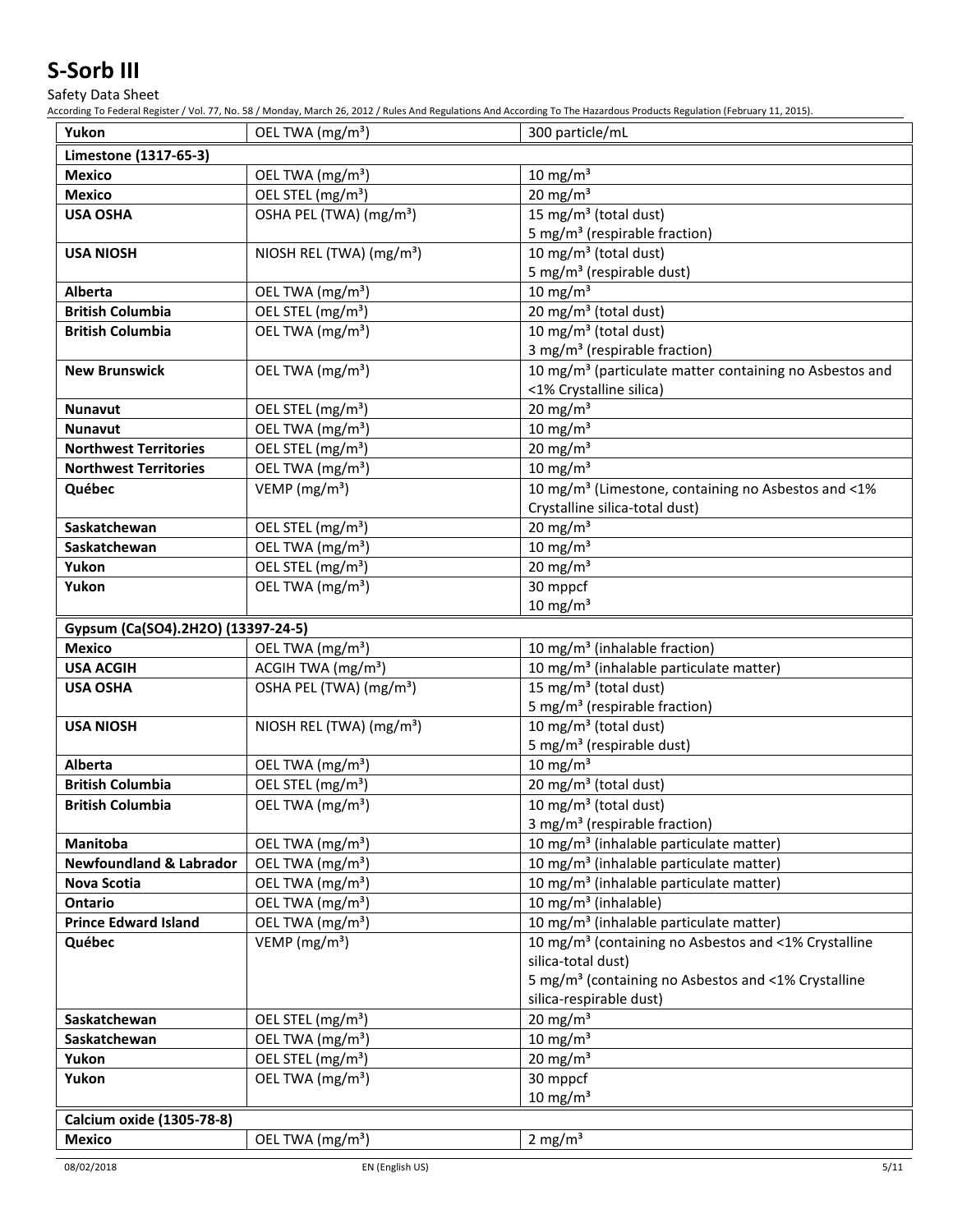Safety Data Sheet

According To Federal Register / Vol. 77, No. 58 / Monday, March 26, 2012 / Rules And Regulations And According To The Hazardous Products Regulation (February 11, 2015).

| <b>USA ACGIH</b>                   | ACGIH TWA (mg/m <sup>3</sup> )       | 2 mg/m <sup>3</sup>                                 |
|------------------------------------|--------------------------------------|-----------------------------------------------------|
| <b>USA OSHA</b>                    | OSHA PEL (TWA) (mg/m <sup>3</sup> )  | 5 mg/ $m3$                                          |
| <b>USA NIOSH</b>                   | NIOSH REL (TWA) (mg/m <sup>3</sup> ) | 2 mg/ $m3$                                          |
| <b>USA IDLH</b>                    | US IDLH (mg/m <sup>3</sup> )         | 25 mg/ $m3$                                         |
| <b>Alberta</b>                     | OEL TWA (mg/m <sup>3</sup> )         | 2 mg/ $m3$                                          |
| <b>British Columbia</b>            | OEL TWA (mg/m <sup>3</sup> )         | 2 mg/m $3$                                          |
| <b>Manitoba</b>                    | OEL TWA (mg/m <sup>3</sup> )         | 2 mg/m $3$                                          |
| <b>New Brunswick</b>               | OEL TWA (mg/m <sup>3</sup> )         | 2 mg/ $m3$                                          |
| <b>Newfoundland &amp; Labrador</b> | OEL TWA (mg/m <sup>3</sup> )         | 2 mg/ $m3$                                          |
| <b>Nova Scotia</b>                 | OEL TWA (mg/m <sup>3</sup> )         | 2 mg/ $m3$                                          |
| <b>Nunavut</b>                     | OEL STEL (mg/m <sup>3</sup> )        | 4 mg/m $3$                                          |
| <b>Nunavut</b>                     | OEL TWA (mg/m <sup>3</sup> )         | 2 mg/ $m3$                                          |
| <b>Northwest Territories</b>       | OEL STEL (mg/m <sup>3</sup> )        | 4 mg/ $m3$                                          |
| <b>Northwest Territories</b>       | OEL TWA (mg/m <sup>3</sup> )         | 2 mg/ $m3$                                          |
| <b>Ontario</b>                     | OEL TWA (mg/m <sup>3</sup> )         | 2 mg/m $3$                                          |
| <b>Prince Edward Island</b>        | OEL TWA (mg/m <sup>3</sup> )         | 2 mg/ $m3$                                          |
| Québec                             | VEMP ( $mg/m3$ )                     | 2 mg/ $m3$                                          |
| Saskatchewan                       | OEL STEL (mg/m <sup>3</sup> )        | 4 mg/m $3$                                          |
| Saskatchewan                       | OEL TWA (mg/m <sup>3</sup> )         | 2 mg/m <sup>3</sup>                                 |
| Yukon                              | OEL STEL (mg/m <sup>3</sup> )        | 4 mg/m <sup>3</sup>                                 |
| Yukon                              | OEL TWA (mg/m <sup>3</sup> )         | 2 mg/m $3$                                          |
| Magnesium oxide (MgO) (1309-48-4)  |                                      |                                                     |
| <b>Mexico</b>                      | OEL TWA (mg/m <sup>3</sup> )         | 10 mg/m $3$ (fume)                                  |
| <b>USA ACGIH</b>                   | ACGIH TWA (mg/m <sup>3</sup> )       | 10 mg/m <sup>3</sup> (inhalable particulate matter) |
| <b>USA ACGIH</b>                   | <b>ACGIH chemical category</b>       | Not Classifiable as a Human Carcinogen              |
| <b>USA OSHA</b>                    | OSHA PEL (TWA) (mg/m <sup>3</sup> )  | 15 mg/m <sup>3</sup> (fume, total particulate)      |
| <b>USA IDLH</b>                    | US IDLH $(mg/m3)$                    | 750 mg/m <sup>3</sup> (fume)                        |
| <b>Alberta</b>                     | OEL TWA (mg/m <sup>3</sup> )         | $10$ mg/m <sup>3</sup> (fume)                       |
| <b>British Columbia</b>            | OEL STEL (mg/m <sup>3</sup> )        | 10 mg/m <sup>3</sup> (respirable dust and fume)     |
| <b>British Columbia</b>            | OEL TWA (mg/m <sup>3</sup> )         | 10 mg/m <sup>3</sup> (fume, inhalable)              |
|                                    |                                      | 3 mg/m <sup>3</sup> (respirable dust and fume)      |
| Manitoba                           | OEL TWA (mg/m <sup>3</sup> )         | 10 mg/m <sup>3</sup> (inhalable particulate matter) |
| <b>New Brunswick</b>               | OEL TWA (mg/m <sup>3</sup> )         | 10 mg/m $3$ (fume)                                  |
| <b>Newfoundland &amp; Labrador</b> | OEL TWA (mg/m <sup>3</sup> )         | 10 mg/m <sup>3</sup> (inhalable particulate matter) |
| Nova Scotia                        | OEL TWA (mg/m <sup>3</sup> )         | 10 mg/m <sup>3</sup> (inhalable particulate matter) |
| Nunavut                            | OEL STEL (mg/m <sup>3</sup> )        | 20 mg/m <sup>3</sup> (inhalable fraction)           |
| <b>Nunavut</b>                     | OEL TWA (mg/m <sup>3</sup> )         | 10 mg/m <sup>3</sup> (inhalable fraction)           |
| <b>Northwest Territories</b>       | OEL STEL (mg/m <sup>3</sup> )        | 20 mg/m <sup>3</sup> (inhalable fraction)           |
| <b>Northwest Territories</b>       | OEL TWA (mg/m <sup>3</sup> )         | 10 mg/m <sup>3</sup> (inhalable fraction)           |
| Ontario                            | OEL TWA (mg/m <sup>3</sup> )         | 10 mg/m <sup>3</sup> (inhalable)                    |
| <b>Prince Edward Island</b>        | OEL TWA (mg/m <sup>3</sup> )         | 10 mg/m <sup>3</sup> (inhalable particulate matter) |
| Québec                             | VEMP ( $mg/m3$ )                     | 10 mg/m <sup>3</sup> (fume)                         |
| Saskatchewan                       | OEL STEL (mg/m <sup>3</sup> )        | 20 mg/m <sup>3</sup> (inhalable fraction)           |
| Saskatchewan                       | OEL TWA (mg/m <sup>3</sup> )         | 10 mg/m <sup>3</sup> (inhalable fraction)           |
| Yukon                              | OEL STEL (mg/m <sup>3</sup> )        | 10 mg/m <sup>3</sup> (fume)                         |
| Yukon                              | OEL TWA (mg/m <sup>3</sup> )         | 10 mg/m <sup>3</sup> (fume)                         |

#### **8.2. Exposure Controls**

**Appropriate Engineering Controls:** Emergency eye wash fountains and safety showers should be available in the immediate vicinity of any potential exposure. Ensure adequate ventilation, especially in confined areas. Ensure all national/local regulations are observed.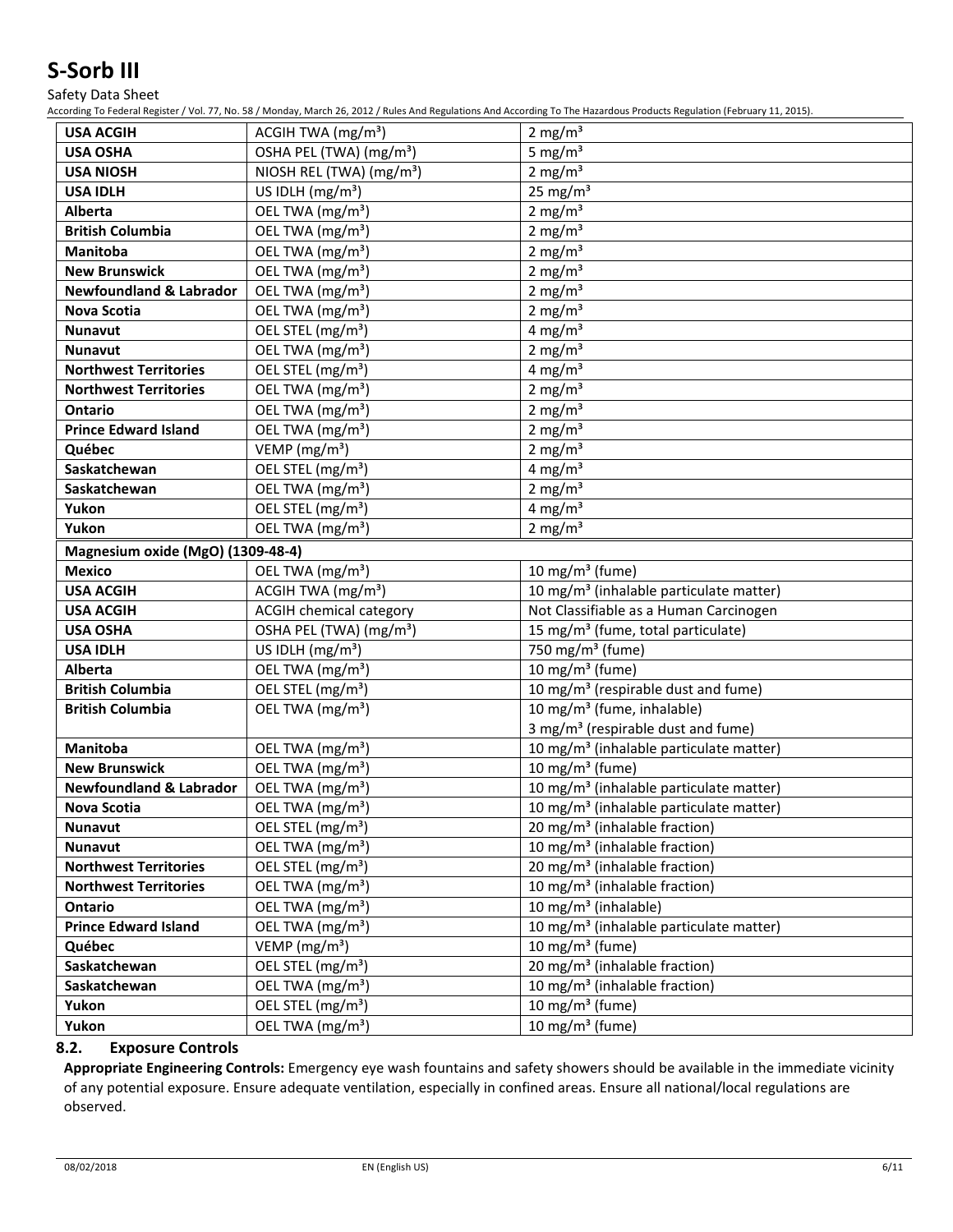Safety Data Sheet

According To Federal Register / Vol. 77, No. 58 / Monday, March 26, 2012 / Rules And Regulations And According To The Hazardous Products Regulation (February 11, 2015).

**Personal Protective Equipment:** Gloves. Protective clothing. Protective goggles. Face shield. Insufficient ventilation: wear

#### respiratory protection.



**Materials for Protective Clothing:** Chemically resistant materials and fabrics. Corrosion-proof clothing.

**Hand Protection:** Wear protective gloves.

**Eye and Face Protection:** Chemical safety goggles and face shield.

**Skin and Body Protection:** Wear suitable protective clothing.

**Respiratory Protection:** If exposure limits are exceeded or irritation is experienced, approved respiratory protection should be worn. In case of inadequate ventilation, oxygen deficient atmosphere, or where exposure levels are not known wear approved respiratory protection.

**Other Information:** When using, do not eat, drink or smoke.

## **SECTION 9: PHYSICAL AND CHEMICAL PROPERTIES**

#### **9.1. Information on Basic Physical and Chemical Properties**

| <b>Physical State</b>                         | $\ddot{\phantom{a}}$ | Solid                               |
|-----------------------------------------------|----------------------|-------------------------------------|
| Appearance                                    |                      | Gray, Off White or white Powder     |
| Odor                                          |                      | None                                |
| <b>Odor Threshold</b>                         |                      | Not available                       |
| рH                                            |                      | 12 - 13 (In Water)                  |
| <b>Evaporation Rate</b>                       |                      | Not available                       |
| <b>Melting Point</b>                          |                      | Not available                       |
| <b>Freezing Point</b>                         |                      | None, solid                         |
| <b>Boiling Point</b>                          |                      | $>$ 1000 °C ( $>$ 1832 °F)          |
| <b>Flash Point</b>                            |                      | Not available                       |
| <b>Auto-ignition Temperature</b>              |                      | Not available                       |
| <b>Decomposition Temperature</b>              | $\ddot{\phantom{a}}$ | Not available                       |
| Flammability (solid, gas)                     |                      | Not available                       |
| <b>Lower Flammable Limit</b>                  |                      | Not available                       |
| <b>Upper Flammable Limit</b>                  | $\ddot{\phantom{a}}$ | Not available                       |
| <b>Vapor Pressure</b>                         |                      | Not available                       |
| Relative Vapor Density at 20°C                |                      | Not available                       |
| <b>Relative Density</b>                       | $\ddot{\phantom{a}}$ | Not available                       |
| <b>Specific Gravity</b>                       |                      | $3.15$ (Water = 1)                  |
| <b>Solubility</b>                             |                      | Water: 0.1 - 1 % (slightly soluble) |
| <b>Partition Coefficient: N-Octanol/Water</b> | $\ddot{\phantom{a}}$ | Not available                       |
| <b>Viscosity</b>                              |                      | None, solid                         |

### **SECTION 10: STABILITY AND REACTIVITY**

**10.1. Reactivity:** May react exothermically with water releasing heat. Adding an acid to a base or base to an acid may cause a violent reaction.

**10.2. Chemical Stability:** Stable under recommended handling and storage conditions (see Section 7).

**10.3. Possibility of Hazardous Reactions:** Hazardous polymerization will not occur.

**10.4. Conditions to Avoid:** Incompatible materials.

**10.5. Incompatible Materials:** Acids, ammonium salts and aluminum metal. Cement dissolves in hydrofluoric acid, producing corrosive silicon tetrafluoride gas. Cement reacts with water to form silicates and calcium hydroxide. Silicates react with powerful oxidizers such as fluorine, boron trifluoride, chlorine trifluoride, manganese trifluoride, and oxygen difluoride.

**10.6. Hazardous Decomposition Products:** None expected under normal conditions of use.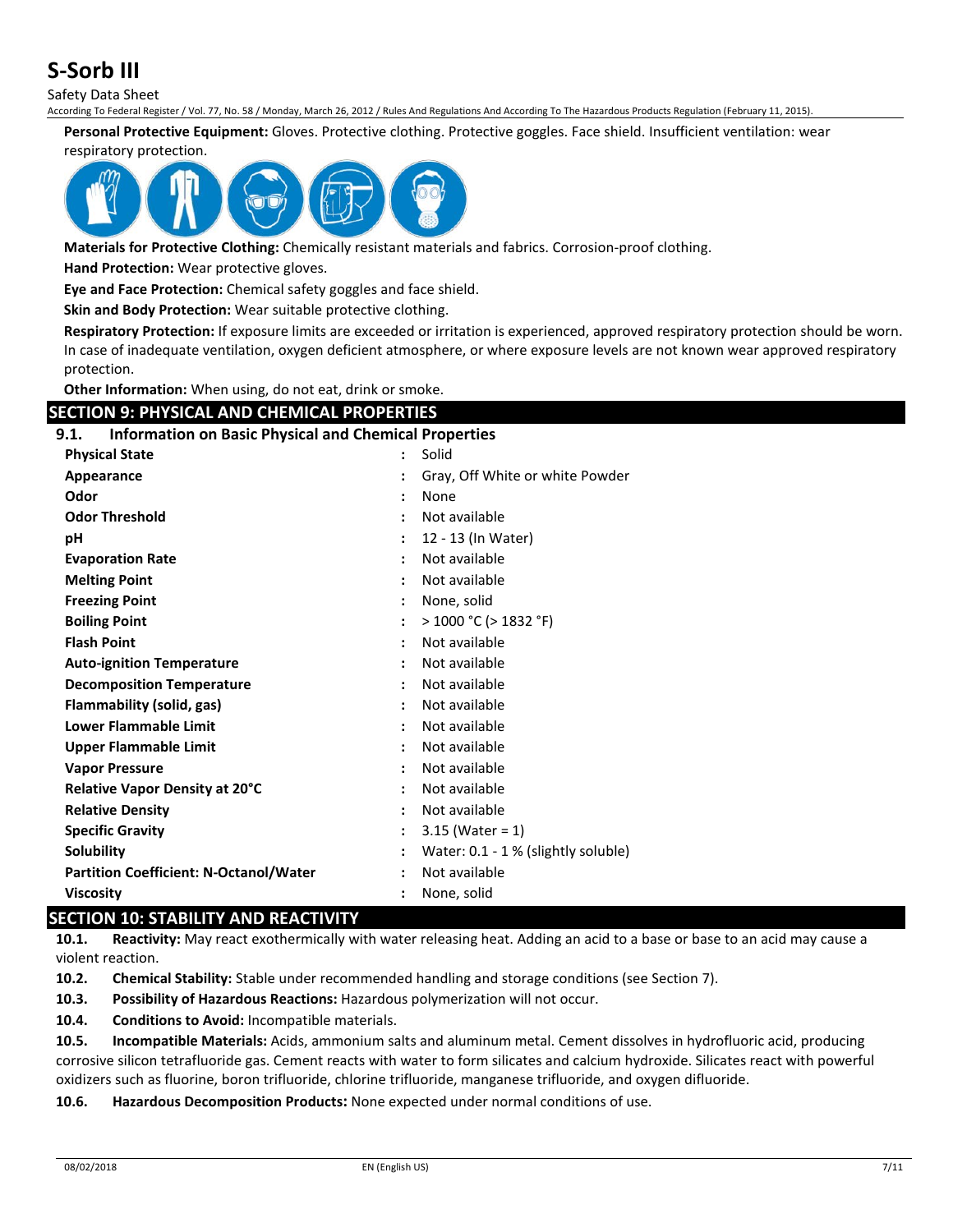Safety Data Sheet

According To Federal Register / Vol. 77, No. 58 / Monday, March 26, 2012 / Rules And Regulations And According To The Hazardous Products Regulation (February 11, 2015).

### **SECTION 11: TOXICOLOGICAL INFORMATION**

#### **11.1. Information on Toxicological Effects - Product**

**Acute Toxicity (Oral):** Not classified

**Acute Toxicity (Dermal):** Not classified

**Acute Toxicity (Inhalation):** Not classified

**LD50 and LC50 Data:** Not available

**Skin Corrosion/Irritation:** Causes severe skin burns and eye damage.

**pH:** 12 - 13 (In Water)

**Eye Damage/Irritation:** Causes serious eye damage.

**pH:** 12 - 13 (In Water)

**Respiratory or Skin Sensitization:** Not classified

**Germ Cell Mutagenicity:** Not classified

**Carcinogenicity:** May cause cancer.

**Specific Target Organ Toxicity (Repeated Exposure):** Not classified

**Reproductive Toxicity:** Not classified

**Specific Target Organ Toxicity (Single Exposure):** Not classified

**Aspiration Hazard:** Not classified

**Symptoms/Injuries After Inhalation:** May be corrosive to the respiratory tract. The three types of silicosis include: 1) Simple chronic silicosis – which results from long-term exposure (more than 20 years) to low amounts of respirable crystalline silica. Nodules of chronic inflammation and scarring provoked by the respirable crystalline silica form in the lungs and chest lymph nodes. This disease may feature breathlessness and may resemble chronic obstructive pulmonary disease (COPD); 2) Accelerated silicosis – occurs after exposure to larger amounts of respirable crystalline silica over a shorter period of time (5-15 years); 3) Acute silicosis – results from short-term exposure to very large amounts of respirable crystalline silica. The lungs become very inflamed and may fill with fluid, causing severe shortness of breath and low blood oxygen levels. Inflammation, scarring, and symptoms progress faster in accelerated silicosis than in simple silicosis. Progressive massive fibrosis may occur in simple or accelerated silicosis, but is more common in the accelerated form. Progressive massive fibrosis results from severe scarring and leads to the destruction of normal lung structures. **Symptoms/Injuries After Skin Contact:** Causes severe irritation which will progress to chemical burns. Skin exposure may be hazardous, even if there is no pain or discomfort. This product is capable of causing dermatitis by irritation and allergy. Skin affected by dermatitis may include symptoms such as, redness, itching, rash, scaling, and cracking. Irritant dermatitis is caused by the physical properties, including alkalinity and abrasion. Allergic contact dermatitis is caused by sensitization to hexavalent chromium (chromate) present. The reaction can range from a mild rash to severe skin ulcers. Persons already sensitized may react to the first contact. Others may develop allergic dermatitis after years of repeated contact.

**Symptoms/Injuries After Eye Contact:** Causes permanent damage to the cornea, iris, or conjunctiva.

**Symptoms/Injuries After Ingestion:** May cause burns or irritation of the linings of the mouth, throat, and gastrointestinal tract. **Chronic Symptoms:** May cause cancer.

### **11.2. Information on Toxicological Effects - Ingredient(s)**

**LD50 and LC50 Data:**

| $>$ 5000 mg/kg                                |  |  |
|-----------------------------------------------|--|--|
| $>$ 5000 mg/kg                                |  |  |
|                                               |  |  |
| $>$ 2000 mg/kg                                |  |  |
| $>$ 2500 mg/kg                                |  |  |
| Magnesium oxide (MgO) (1309-48-4)             |  |  |
| 3870 mg/kg                                    |  |  |
| Quartz (14808-60-7)                           |  |  |
|                                               |  |  |
| Known Human Carcinogens.                      |  |  |
| In OSHA Hazard Communication Carcinogen list. |  |  |
|                                               |  |  |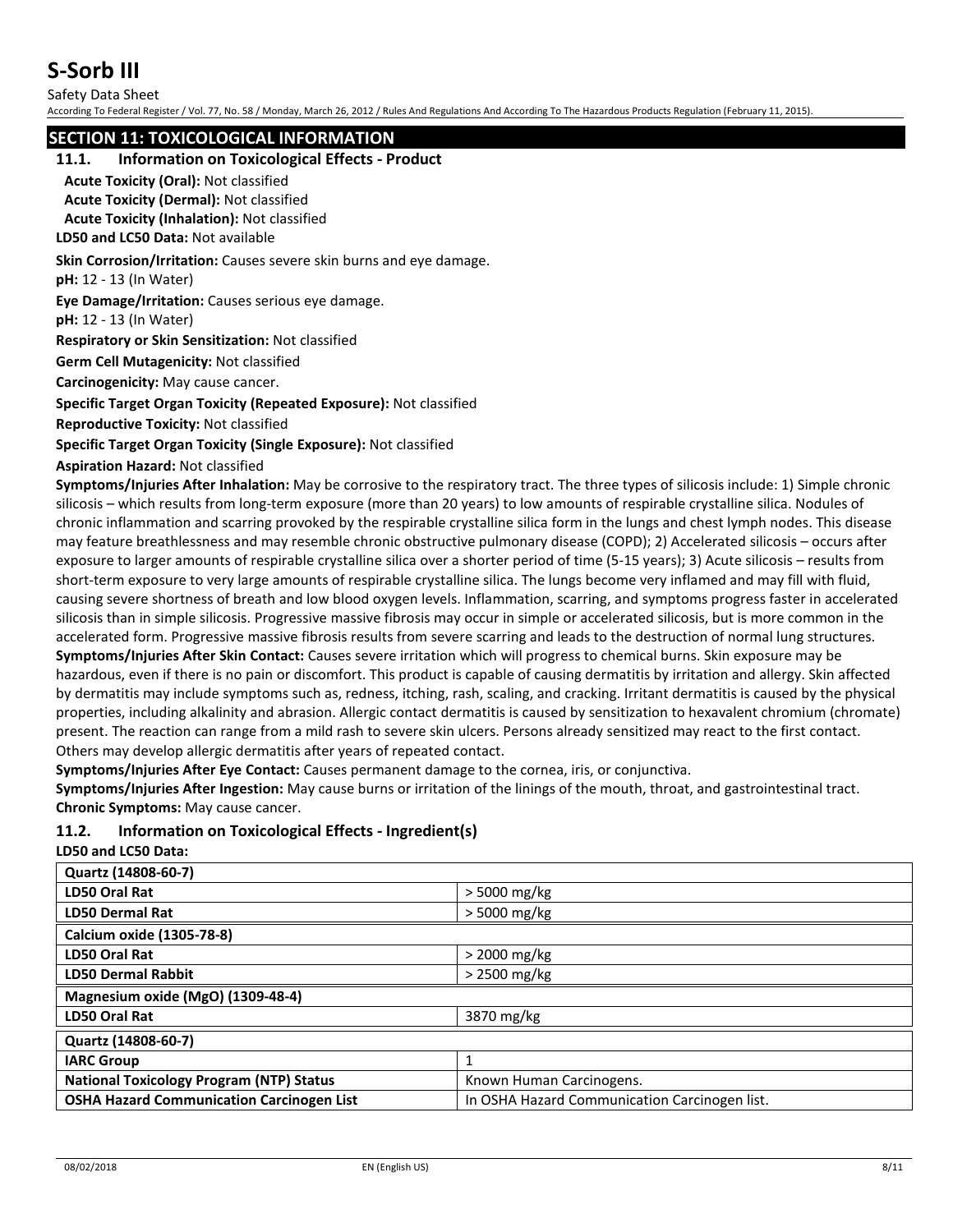Safety Data Sheet

According To Federal Register / Vol. 77, No. 58 / Monday, March 26, 2012 / Rules And Regulations And According To The Hazardous Products Regulation (February 11, 2015).

#### **SECTION 12: ECOLOGICAL INFORMATION**

#### **12.1. Toxicity**

**Ecology - General:** Not classified.

| Calcium oxide (1305-78-8)                                |                      |  |
|----------------------------------------------------------|----------------------|--|
| LC50 Fish 1                                              | 50.6 mg/l            |  |
| <b>Persistence and Degradability</b><br>12.2.            |                      |  |
| S-Sorb III                                               |                      |  |
| Not established.<br><b>Persistence and Degradability</b> |                      |  |
| <b>Bioaccumulative Potential</b><br>12.3.                |                      |  |
| S-Sorb III                                               |                      |  |
| <b>Bioaccumulative Potential</b>                         | Not established.     |  |
| Calcium oxide (1305-78-8)                                |                      |  |
| <b>BCF Fish 1</b>                                        | (no bioaccumulation) |  |

#### **12.4. Mobility in Soil**

Not available

#### **12.5. Other Adverse Effects**

**Other Information:** Avoid release to the environment.

### **SECTION 13: DISPOSAL CONSIDERATIONS**

#### **13.1. Waste treatment methods**

**Waste Disposal Recommendations:** Dispose of contents/container in accordance with local, regional, national, provincial, territorial and international regulations.

**Additional Information:** Container may remain hazardous when empty. Continue to observe all precautions.

**Ecology - Waste Materials:** Avoid release to the environment.

### **SECTION 14: TRANSPORT INFORMATION**

The shipping description(s) stated herein were prepared in accordance with certain assumptions at the time the SDS was authored, and can vary based on a number of variables that may or may not have been known at the time the SDS was issued.

- 14.1. In Accordance with DOT Not regulated for transport
- 14.2. **In Accordance with IMDG** Not regulated for transport
- 14.3. In Accordance with IATA Not regulated for transport
- 14.4. In Accordance with TDG Not regulated for transport

### **SECTION 15: REGULATORY INFORMATION**

#### **15.1. US Federal Regulations**

**S-Sorb III SARA Section 311/312 Hazard Classes** Health hazard - Serious eye damage or eye irritation Health hazard - Carcinogenicity Health hazard - Skin corrosion or Irritation **Quartz (14808-60-7)** Listed on the United States TSCA (Toxic Substances Control Act) inventory **Limestone (1317-65-3)** Listed on the United States TSCA (Toxic Substances Control Act) inventory **Calcium oxide (1305-78-8)** Listed on the United States TSCA (Toxic Substances Control Act) inventory **Magnesium oxide (MgO) (1309-48-4)** Listed on the United States TSCA (Toxic Substances Control Act) inventory **15.2. US State Regulations Quartz (14808-60-7) U.S. - California - Proposition 65 - Carcinogens List** WARNING: This product contains chemicals known to the State of California to cause cancer.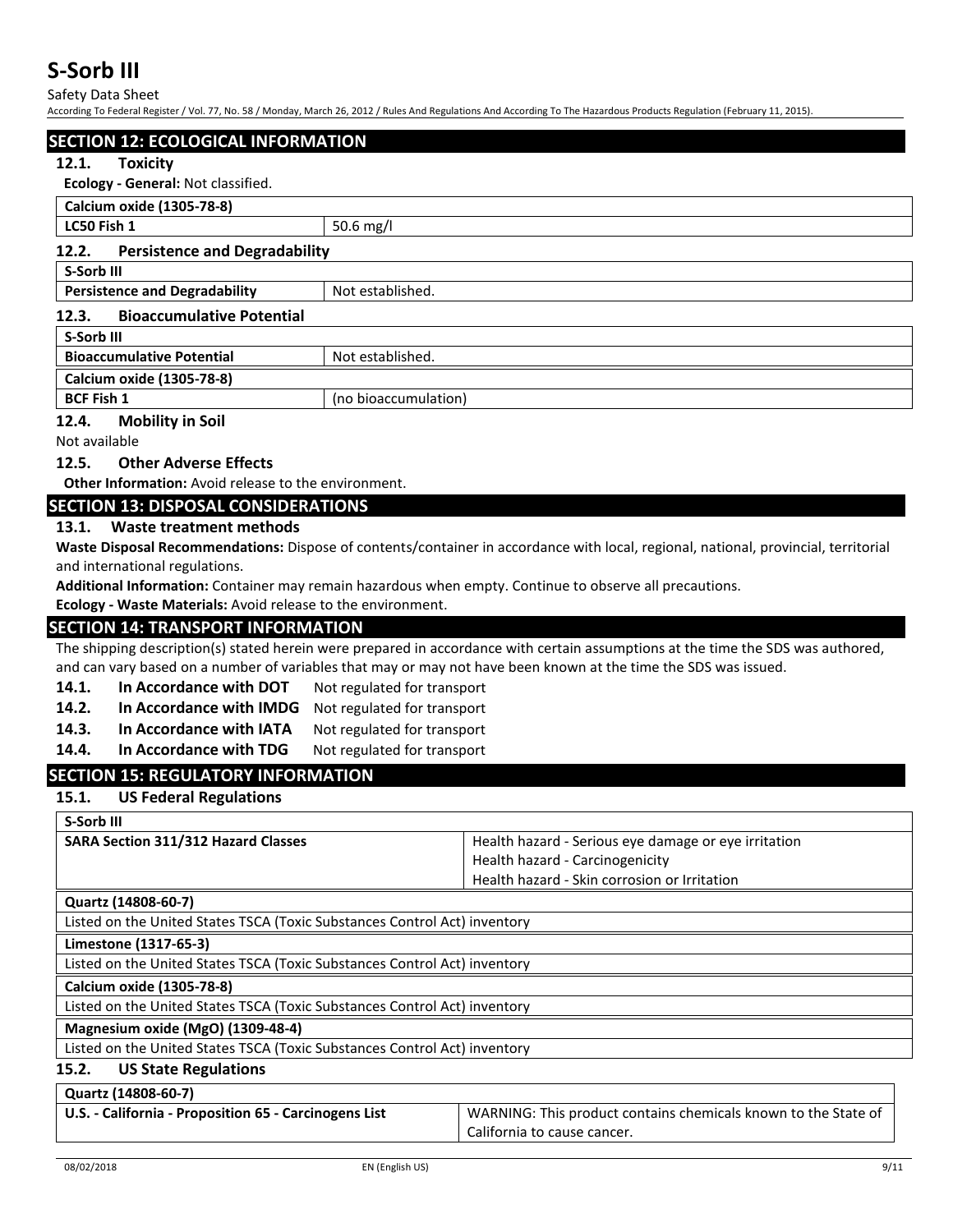Safety Data Sheet

According To Federal Register / Vol. 77, No. 58 / Monday, March 26, 2012 / Rules And Regulations And According To The Hazardous Products Regulation (February 11, 2015).

| Quartz (14808-60-7)                                        |
|------------------------------------------------------------|
| U.S. - Massachusetts - Right To Know List                  |
| U.S. - New Jersey - Right to Know Hazardous Substance List |
| U.S. - Pennsylvania - RTK (Right to Know) List             |
| Limestone (1317-65-3)                                      |
| U.S. - Massachusetts - Right To Know List                  |
| U.S. - New Jersey - Right to Know Hazardous Substance List |
| U.S. - Pennsylvania - RTK (Right to Know) List             |
| Gypsum (Ca(SO4).2H2O) (13397-24-5)                         |
| U.S. - New Jersey - Right to Know Hazardous Substance List |
| U.S. - Pennsylvania - RTK (Right to Know) List             |
| Calcium oxide (1305-78-8)                                  |
| U.S. - Massachusetts - Right To Know List                  |
| U.S. - New Jersey - Right to Know Hazardous Substance List |
| U.S. - Pennsylvania - RTK (Right to Know) List             |
| Magnesium oxide (MgO) (1309-48-4)                          |
| U.S. - Massachusetts - Right To Know List                  |
| U.S. - New Jersey - Right to Know Hazardous Substance List |

U.S. - Pennsylvania - RTK (Right to Know) List

#### **15.3. Canadian Regulations**

| Quartz (14808-60-7)                                        |
|------------------------------------------------------------|
| Listed on the Canadian DSL (Domestic Substances List)      |
| Limestone (1317-65-3)                                      |
| Listed on the Canadian NDSL (Non-Domestic Substances List) |
| Gypsum (Ca(SO4).2H2O) (13397-24-5)                         |
| Listed on the Canadian DSL (Domestic Substances List)      |
| Calcium oxide (1305-78-8)                                  |
| Listed on the Canadian DSL (Domestic Substances List)      |
| Magnesium oxide (MgO) (1309-48-4)                          |
| Listed on the Canadian DSL (Domestic Substances List)      |

# **SECTION 16: OTHER INFORMATION, INCLUDING DATE OF PREPARATION OR LAST REVISION**

| Date of Preparation or Latest | : 08/02/2018 |
|-------------------------------|--------------|
| <b>Revision</b>               |              |
|                               |              |

**Other Information :** This document has been prepared in accordance with the SDS requirements of the OSHA Hazard Communication Standard 29 CFR 1910.1200 and Canada's Hazardous Products Regulations (HPR) SOR/2015-17.

## **GHS Full Text Phrases:**

| Aquatic Acute 3 | Hazardous to the aquatic environment - Acute Hazard Category 3 |
|-----------------|----------------------------------------------------------------|
| Carc. 1A        | Carcinogenicity Category 1A                                    |
| Eye Dam. 1      | Serious eye damage/eye irritation Category 1                   |
| Skin Corr. 1C   | Skin corrosion/irritation Category 1C                          |
| Skin Irrit. 2   | Skin corrosion/irritation Category 2                           |
| STOT RE 1       | Specific target organ toxicity (repeated exposure) Category 1  |
| STOT SE 3       | Specific target organ toxicity (single exposure) Category 3    |
| H314            | Causes severe skin burns and eye damage                        |
| H315            | Causes skin irritation                                         |
| H318            | Causes serious eye damage                                      |
| H335            | May cause respiratory irritation                               |